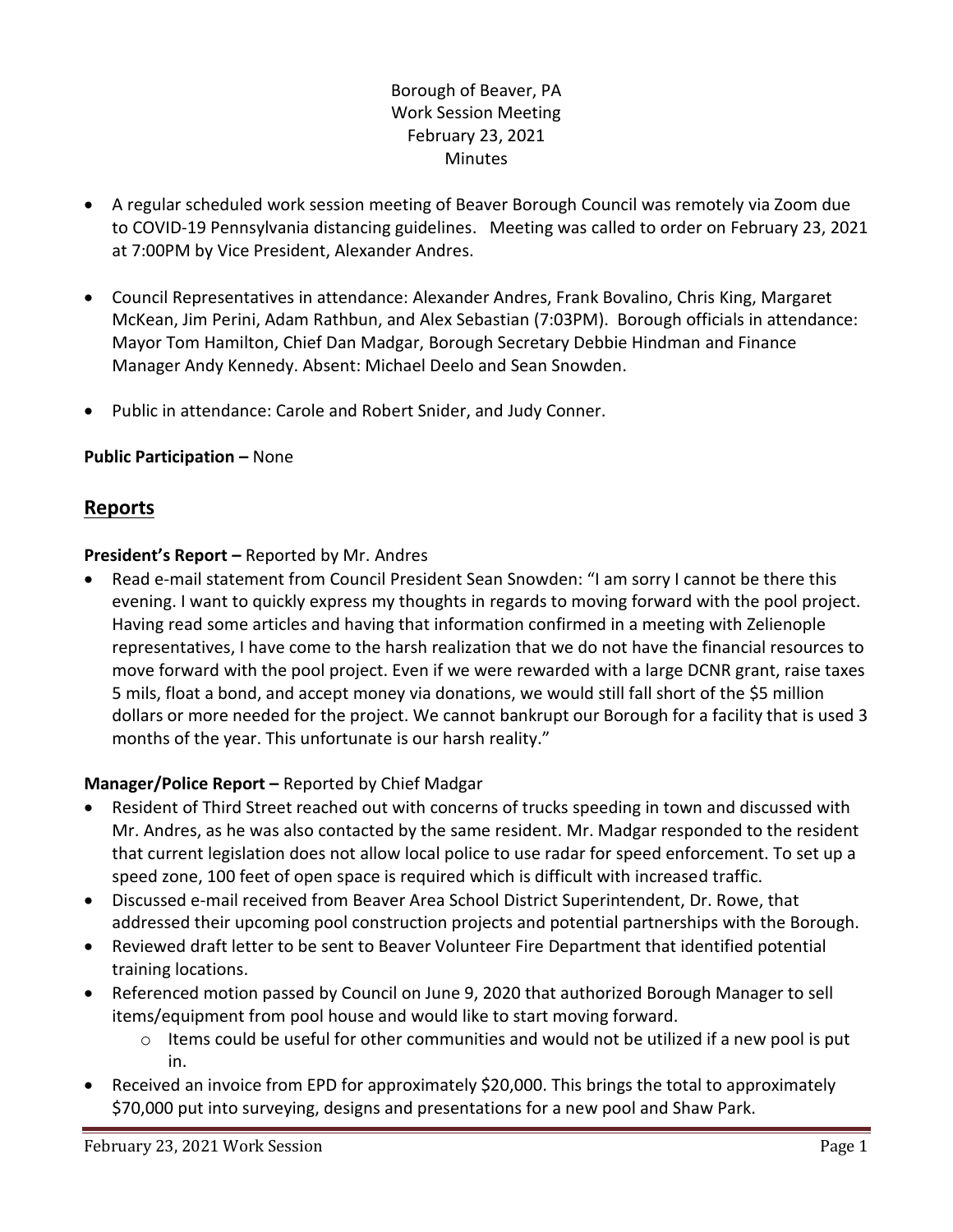- Six responses have been received from the virtual pool/Shaw Park presentation. These responses/questions have been forwarded to the Pool Committee and responses are being issued as they come in.
	- o Virtual presentation of the pool and Shaw Park will be advertised in the upcoming Borough magazine.
- Police body cameras have been received. Working with Solicitor to draft policies of cameras. Representative will be scheduled to come to station to set up and install equipment.

**Mayor Hamilton** – No report

**Fire Department – No report** 

#### **Emergency Management Coordinator – No report**

**Engineer –** Reported by Mr. Madgar

 Working with Borough Engineer and Highway Department Supervisor to get a recycling/dump area up and running. Once weather cooperates, construction will begin and is estimated to take about four weeks to complete.

# **Council Committee Reports**

#### **Shaw Park/Pool –**

Discussed during Finance report.

#### **Public Safety/Code Enforcement –** No report

#### **Finance –** Reported by Mr. Perini

- Mr. Madgar, Mr. Perini and Mr. Kennedy met to put together a spreadsheet to show expenses of putting in a new pool and long-term impact on budget (also considering reassessment). Spreadsheet was distributed to Council Members.
	- o Spreadsheet was discussed.
		- Mr. Kennedy Borough must find another revenue resource(s) and invest in a capital project to do so. Suggested looking at other communities for examples because current revenue sources are not keeping pace with expenses.
		- Mr. Sebastian Does not believe that the pavilion would bring in enough revenue to support putting in a new pool. Construction of new pool should be put aside until a better way to fund the project is certain.
		- Mr. Bovalino The pool is an asset to the community. The Borough should reach out to surrounding communities for assistance.
		- Mr. Madgar It will cost the Borough more money to look into more pool designs, asked if Council wanted to put more money into the process.
			- Virtual pool/Shaw Park presentation will be advertised in the upcoming magazine and will continue to be advertised on social media.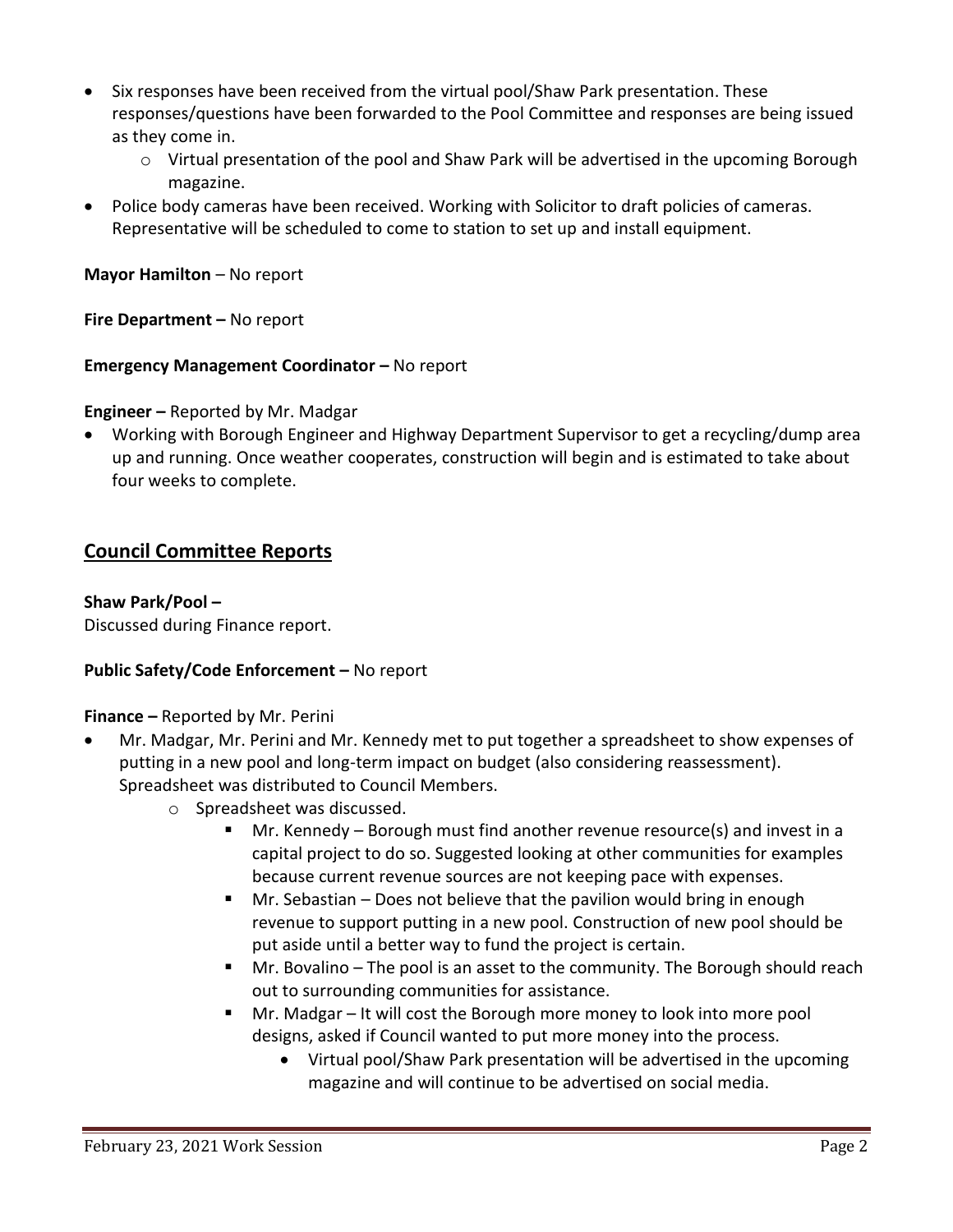- Suggested that Council not move forward with the pool/Shaw Park project right now until more funding is available, until the Borough is in a better place financially. As of now, the maximum tax increase would not fund a bond payment and leaves the Borough with no money for emergencies.
- Mr. Bovalino Suggested that resources such as windmills be put in to produce energy and DCNR grants be looked into to fund the project. A 501C can be developed to accept donations if needed.
- Ms. McKean Encouraged the development of a Recreation Committee to increase public participation, and create funding ideas and revenue streams.
- Mr. Bovalino Approximately \$70,000 has been put into the potential construction of the pool/Shaw Park. This was needed to make a good decision.
- Mayor Hamilton Suggests that Council not put any more money into this project until finances are more stable.
- Mr. Rathbun Council needs to take a step back and look at the Borough's finances as a whole and consider other important projects that need completed (Borough building construction and street paving). Give time to build up funds for a large project for the pool/Shaw Park.
- Ms. King Asked if the Borough would be able to take any donations for the pool or a splash pad.
	- Mr. Andres The Borough is not at the point to take any donations as there is no current plan in place to utilize the money.
- Mr. Andres Suggested that the presentation continue to be advertised in the upcoming magazine to continue to receive resident feedback. Would like to see this project move forward but until resources/funding are in place Council should take a step back and focus on Borough finances.

# **Highway –** Reported by Mr. Bovalino

- Borough Engineer is continuing to reach out to PennDot regarding Third Street's deteriorating conditions going toward Vanport (in front of Wendy's).
- Pot holes to be fixed in town, specifically on Fourth Street between Beaver Street and College Avenue.

# **General Government –** No report

# **Recreation –**

- Ms. McKean will send proposal to Council from Markovsky Engineering regarding the potential repairs and restoration of the water lot.
	- $\circ$  The Beaver Area Heritage Foundation has agreed to support a grant request to cover the costs of the project.
	- $\circ$  Will be asking for Council approval and if labor and equipment could be provided from the Borough (directed by Markovsky group and Borough Engineer Dan Martone).
		- Mr. Madgar Asked to work with Mr. Martone to discuss Borough involvement. Borough will be able to help with labor and equipment as long as it's within reason.